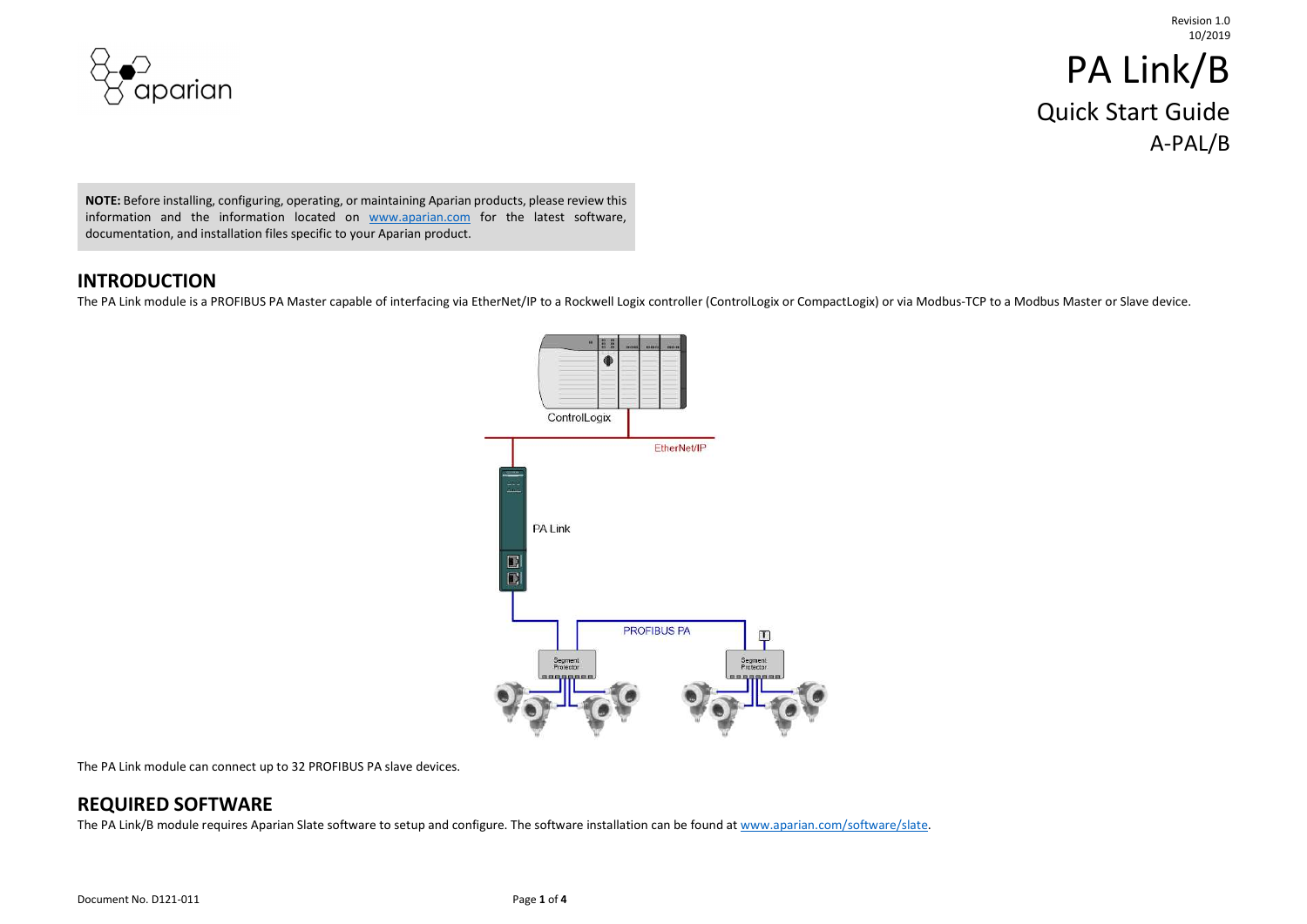### MODULE INSTALLATION

The module has two Ethernet ports located at the lower front of the module.

There are also two ports at the bottom of the module for power and PROFIBUS PA.

The power port uses a three-way connector which is used for the DC power supply positive and negative (or ground) voltage as well as the earth connection.

The PROFIBUS PA port uses a three-way connector for PA bus positive, negative and shield.



| <b>LED</b> | <b>Description</b>                                                                                                                                                                                                                                                                                         |
|------------|------------------------------------------------------------------------------------------------------------------------------------------------------------------------------------------------------------------------------------------------------------------------------------------------------------|
| 0k         | The module LED will provide information regarding the system-level operation of the module. If<br>the LED is red, then the module is not operating correctly. For example, if the module application<br>firmware has been corrupted or there is a hardware fault the module will have a red Module<br>LED. |
|            | If the LED is green (flashing), then the module has booted and is running correctly without any<br>application configuration loaded.                                                                                                                                                                       |
|            | If the LED is green (solid), then the module has booted and is running correctly with application<br>configuration loaded.                                                                                                                                                                                 |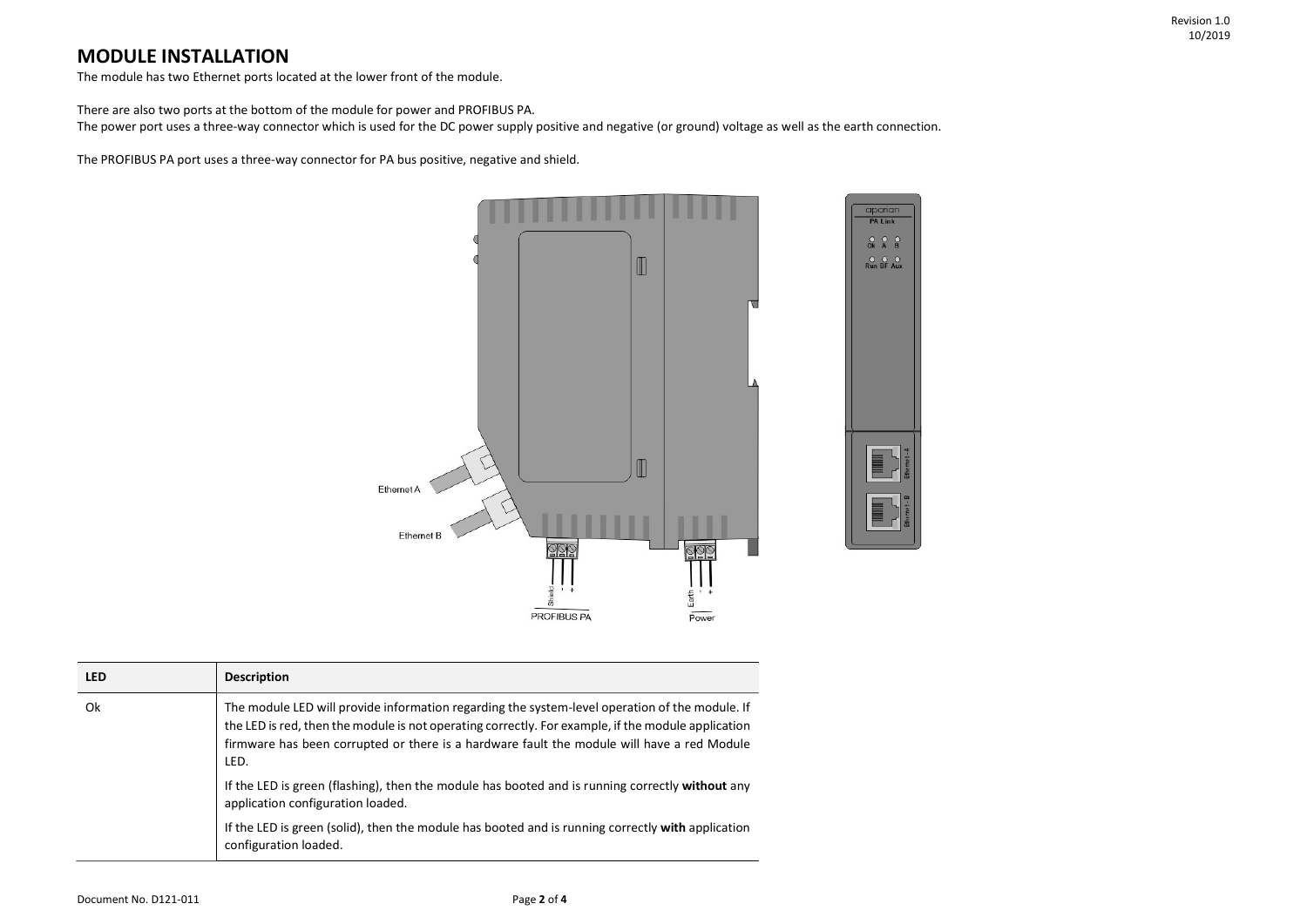| A/B       | The Ethernet LED will light up when an Ethernet link has been detected (by plugging in a<br>connected Ethernet cable). The LED will flash every time traffic was detected.                                                                                               |
|-----------|--------------------------------------------------------------------------------------------------------------------------------------------------------------------------------------------------------------------------------------------------------------------------|
|           | This module has two Ethernet ports A and B. Each LEDs represents each specific port.                                                                                                                                                                                     |
| Run       | This LED will indicate the PROFIBUS operating mode.                                                                                                                                                                                                                      |
|           | Solid Red - The PROFIBUS network is in STOP mode.                                                                                                                                                                                                                        |
|           | Flashing Green - The PROFIBUS network is in CLEAR mode.                                                                                                                                                                                                                  |
|           | Solid Green - The PROFIBUS network is in OPERATE mode.                                                                                                                                                                                                                   |
|           | Off - The PROFIBUS network is OFFLINE.                                                                                                                                                                                                                                   |
| <b>BF</b> | This LED indicates the status of the PROFIBUS network                                                                                                                                                                                                                    |
|           | Solid Red - There are bus communication errors                                                                                                                                                                                                                           |
|           | Flashing Red - There are field device errors                                                                                                                                                                                                                             |
|           | Flashing Green – The module is currently in Standby (redundancy)                                                                                                                                                                                                         |
|           | Off – There are no bus communication or device errors                                                                                                                                                                                                                    |
| Aux       | The activity LED is used for the activity on the Primary Interface (e.g. EtherNet/IP or Modbus<br>TCP). Thus, every time a valid packet is received from the Primary Interface the LED will toggle<br>green. The LED will toggle red if a corrupted packet was received. |

#### INTERNAL POWER CONDITIONER

The module supports an internal PROFIBUS PA Power Conditioner capable of delivering 420 mA. It can be enabled / disabled in the software configuration.

#### INTERNAL PA TERMINATION

All PROFIBUS PA networks require suitable AC 100 Ω terminators at the extremities (start and end point) of the communication conductor. The internal PA terminator can be enabled / disabled in the software configuration.

#### ELECTRICAL AND ENVIRONMENTAL

| <b>Specification</b>        | Rating                                                   |
|-----------------------------|----------------------------------------------------------|
| Power requirements          | Input: $22 - 26$ V DC,                                   |
| Power consumption           | Maximum: 135 mA @ 24V = > 3.3 W (No Bus Load)            |
|                             | Maximum: 580 mA @ 24V => 14.0 W (Full Bus Load - 420 mA) |
| <b>PA Power Conditioner</b> | Maximum: 23.0 V DC                                       |
|                             | Minimum: 19.0 V DC                                       |
| Temperature                 | $-20 - 70$ °C (Power Conditioner Load $\leq$ 220 mA)     |
|                             | $-20 - 60$ °C (Power Conditioner Load <= 320 mA)         |
|                             | -20 - 50 °C (Power Conditioner Load <= 420 mA)           |

#### STUDIO 5000 CONFIGURATION

For Logix versions 20 and beyond, the modules can be added using the EDS Add-On-Profile (AOP). For older versions (19 and below), the module must be added using a Generic Module Profile.